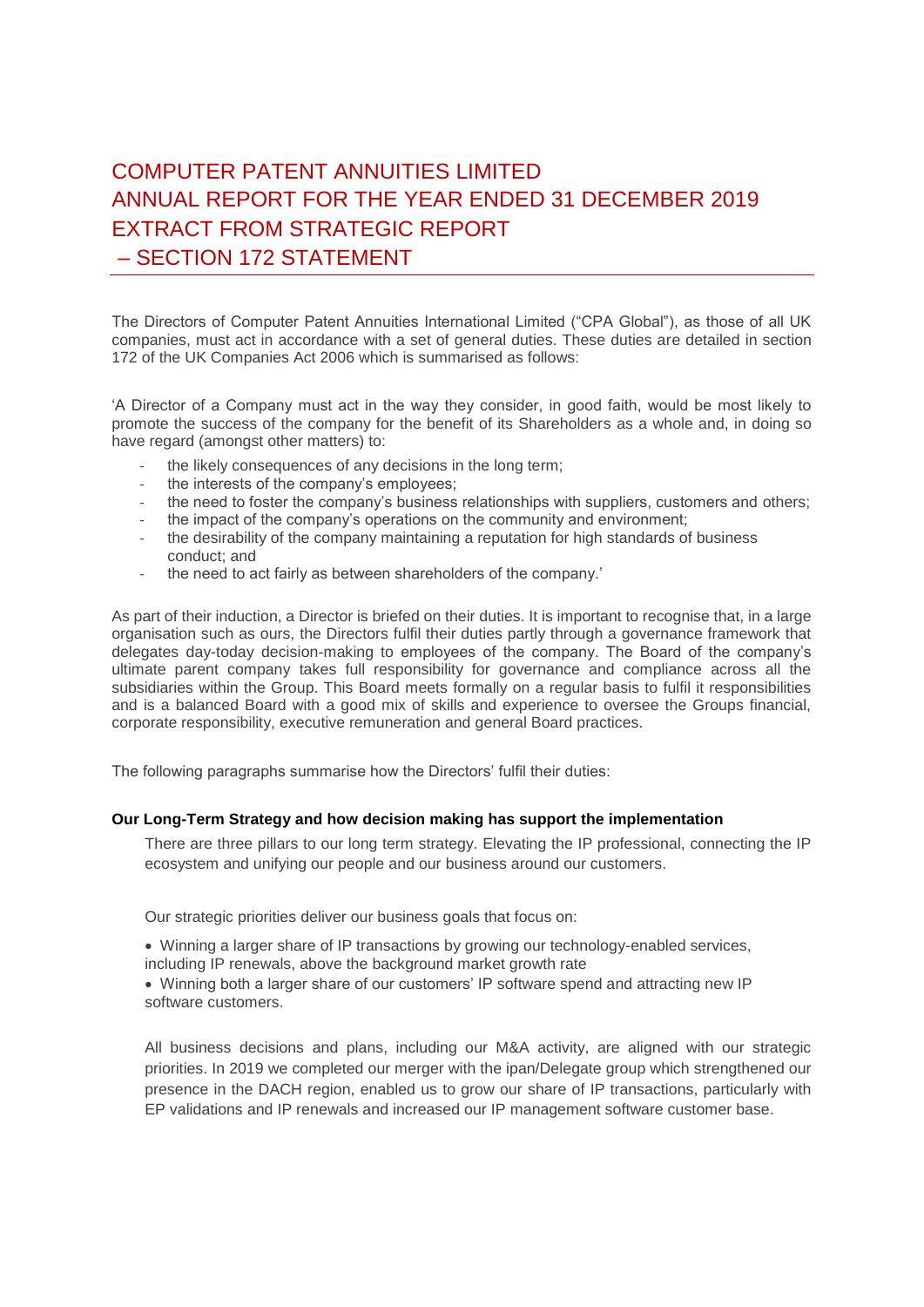## **Risk Management**

CPA Global considers risk management to be fundamental to good management practice and a significant aspect of corporate governance. Effective management of risk will provide an essential contribution towards the achievement of the company's strategic and operational objectives.

Sound risk Management principles and practices are an integral part of our working processes and procedures for all departments within CPA Global.

Risk is the responsibility of every employee in so far as is reasonably practicable within their area of activity, and the company and all business units will maintain a risk register.

CPA Global is aware that some risks can never be eliminated fully, and it has in place a strategy to regularly review and monitor the implementation and effectiveness of the risk management process, including the development of an appropriate risk management culture across the Company.

## **Our People and Our Values**

CPA Global is the world's leading IP management company with more than 3000 employees spread across 29 offices in 12 countries globally, the majority of which are highly qualified employees with IP industry specific skills and experience. As a result, they look to the company to create a fair, challenging, rewarding and supportive work environment where they can achieve their potential. We have policies that ensure a safe and healthy environment for each of our employees; we have a comprehensive and on-going professional development programme; and we're proud to be a signatory to the IP Inclusive Charter, as part of our commitment to equality, diversity and inclusion.

Through all this activity, our our values underpin everything we do and bind us together and guide us on everyday decision making.

## **Our Values:**

**Always team first** – Act selflessly. We are one global community.

**Have a pioneering spirit** – Foster an environment where curiosity and bravery flourish. We encourage each other and celebrate new ideas.

**Deliver on promises** – Make promises that are clear and deliverable. If we can't meet a promise we communicate quickly and propose an alternative

**Keep it simple** – Follow the simplest path to get us the best results

We're continuously listening, both through formal surveys and informal channels, to ensure we take the actions that all our stakeholders want and need, and that we continue to live our values every day.

## **Business Relationships**

CPA Global is committed to upholding the highest levels of ethics and personal integrity in all its business dealings anywhere in the world. CPA Global has a zero-tolerance policy toward bribery and corruption in any form. In addition, any person or organisation (third party) working with or on behalf of CPA Global must abide by CPA Global's anti-bribery policy, which is designed to prevent, detect, and address bribery, as well as meet the requirements of the ISO -37001 -Anti -Bribery Management Systems standards.

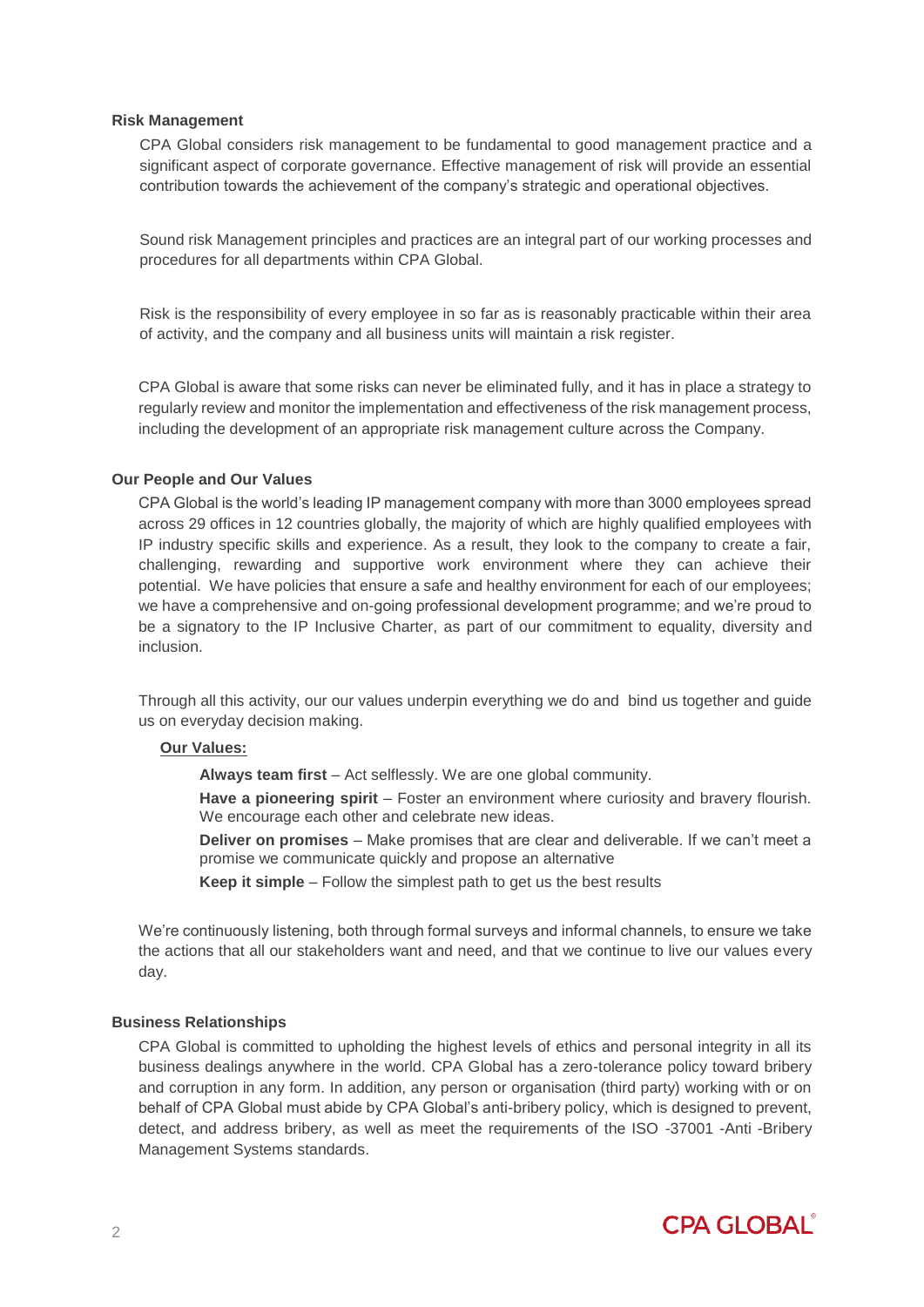We have a robust due diligence program for assessing customers and third parties and as such we are recognised and trusted by our customers and suppliers.

As a trusted partner our customers are loyal. We maintain strong relationships by proactively and continuously engaging with customers through our dedicated customer support management teams. Our customers range from large, medium and small corporations to independent inventors as well as IP law firms and agents worldwide.

All our suppliers are fundamental to our business success and have specialist IP Supplier Management relationship managers who have dialogue on all aspects of our relationship. To ensure we manage our suppliers effectively, we share innovation where possible and continually liaise with them to reduce and mitigate risk and manage the relationship.

We expect all our suppliers to comply with our standards, such as those relating to Anti Bribery and corruption, environmental responsibility, modern slavery, data protection, human rights and ethics.

## **Community and Environment**

At CPA Global, sustainability is at the heart of how we do business and an important pillar in support of our belief that ideas change the world. It ensures we manage risks and create opportunities, it helps us attract and retain the best people, and it guides how we work so we ensure our impact is as positive as possible. We are delighted to have been awarded a Silver Medal by EcoVadis as recognition of our efforts.

We are working hard across our operations to encourage recycling in our offices, to increase the extended-life use of our IT equipment, and to reduce waste, energy consumption and air travel where we can. We are also helping customers increase efficiencies, reduce costs, and support their own sustainability objectives. For example, we have introduced a series of products and initiatives to move customers to digital rather than hard-copy documents, as part of our drive to digitalise as much of the IP industry that we can.

We recognize that we play an important role in the lives of the local communities where we operate, and we support these communities through local events, sponsorship and volunteering. Our employees have undertaken projects around the world that have included: running 100 miles across frozen lakes in Mongolia to raise money for The Durrell Wildlife Conservation Trust; beach cleaning in Jersey; partnering with students at University of Pennsylvania's law school to help cash-poor innovators bring sustainable inventions more effectively to market; and volunteering to support the Saksham School for Children with Blindness in Noida, India.

## **Governance and Regulatory Compliance**

We are a global organisation representing customers' interests in 200 jurisdictions around the world. Reputation and trust are critically important to us. The trust of our customers, business partners, suppliers, as well as the authorities and communities in countries where we operate.

We have a dedicated, independent compliance team made up of Compliance Director, Data Privacy Officer, Risk Manager, ISO Standard and Compliance Manager managing Europe, North America, and Asia Pacific territories. In line with best practices in corporate governance, the compliance team is independent of business operations to ensure more effective checks and balances.